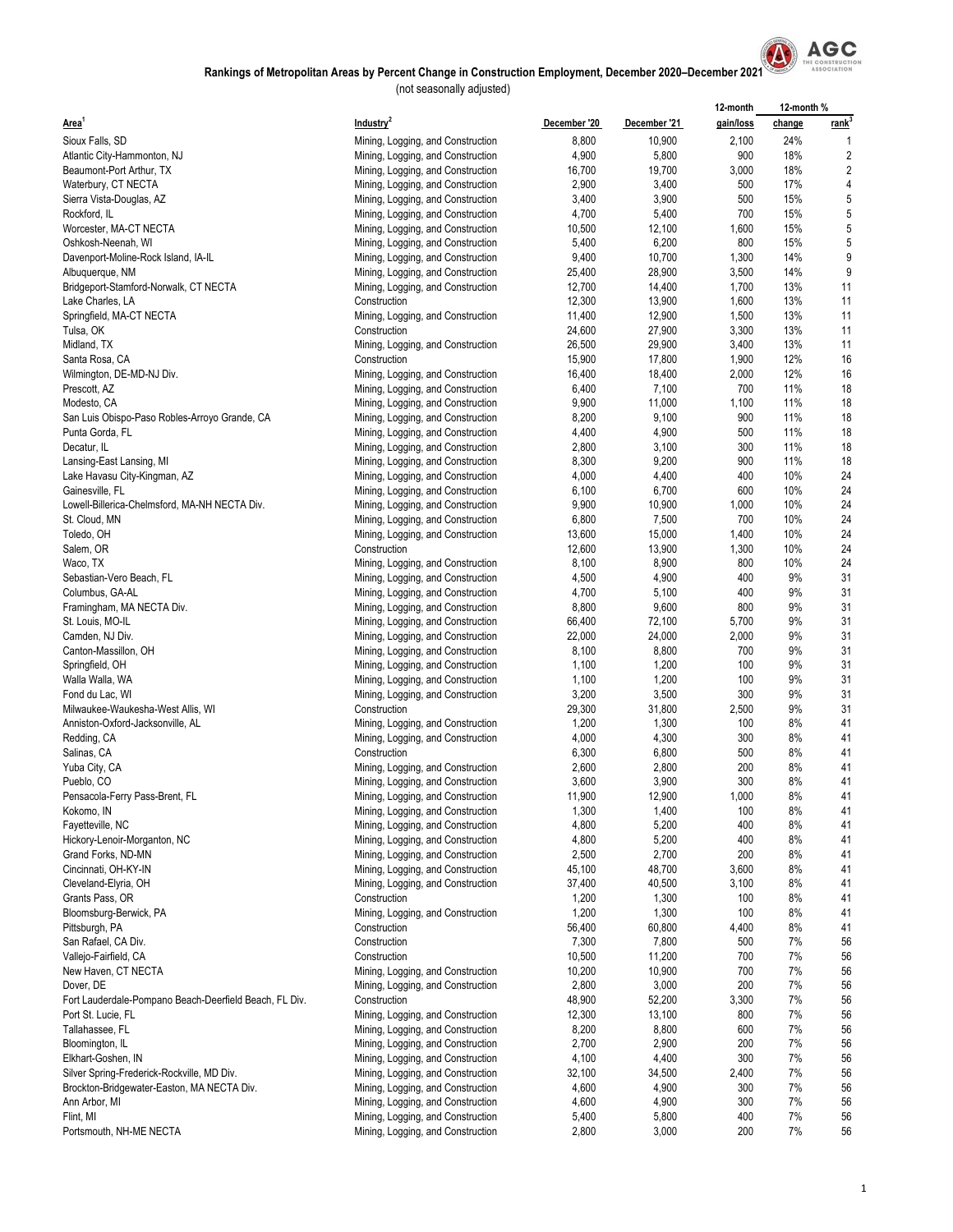

|                                                            |                                                                        |                   |                  | 12-month     | 12-month% |                   |
|------------------------------------------------------------|------------------------------------------------------------------------|-------------------|------------------|--------------|-----------|-------------------|
| Area <sup>1</sup>                                          | Industry <sup>2</sup>                                                  | December '20      | December '21     | gain/loss    | change    | rank <sup>3</sup> |
| Buffalo-Cheektowaga-Niagara Falls, NY                      | Mining, Logging, and Construction                                      | 20,800            | 22,200           | 1,400        | 7%        | 56                |
| Wilmington, NC                                             | Mining, Logging, and Construction                                      | 9,200             | 9,800            | 600          | 7%        | 56                |
| Akron, OH                                                  | Mining, Logging, and Construction                                      | 13,900            | 14,900           | 1,000        | 7%        | 56                |
| Dayton, OH                                                 | Mining, Logging, and Construction                                      | 13,800            | 14,700           | 900          | 7%        | 56                |
| Weirton-Steubenville, WV-OH                                | Mining, Logging, and Construction                                      | 1,400             | 1,500            | 100          | 7%        | 56                |
| Corvallis, OR                                              | Mining, Logging, and Construction                                      | 1,400             | 1,500            | 100          | 7%        | 56                |
| Portland-Vancouver-Hillsboro, OR-WA                        | Construction                                                           | 72,200            | 77,100           | 4,900        | 7%        | 56                |
| Killeen-Temple, TX                                         | Mining, Logging, and Construction                                      | 6,700             | 7,200            | 500          | 7%        | 56                |
| Lubbock, TX<br>Salt Lake City, UT                          | Mining, Logging, and Construction                                      | 8,700<br>50,100   | 9,300<br>53,400  | 600<br>3,300 | 7%<br>7%  | 56<br>56          |
| Wenatchee, WA                                              | Mining, Logging, and Construction<br>Mining, Logging, and Construction | 2,700             | 2,900            | 200          | 7%        | 56                |
| Madison, WI                                                | Mining, Logging, and Construction                                      | 18,100            | 19,400           | 1,300        | 7%        | 56                |
| Racine, WI                                                 | Mining, Logging, and Construction                                      | 3,000             | 3,200            | 200          | 7%        | 56                |
| Fresno, CA                                                 | Construction                                                           | 18,900            | 20,000           | 1,100        | 6%        | 83                |
| Visalia-Porterville, CA                                    | Mining, Logging, and Construction                                      | 6,300             | 6,700            | 400          | 6%        | 83                |
| Ocala, FL                                                  | Mining, Logging, and Construction                                      | 8,700             | 9,200            | 500          | 6%        | 83                |
| Panama City, FL                                            | Mining, Logging, and Construction                                      | 7,100             | 7,500            | 400          | 6%        | 83                |
| West Palm Beach-Boca Raton-Delray Beach, FL Div.           | Construction                                                           | 37,900            | 40,100           | 2,200        | 6%        | 83                |
| Bloomington, IN                                            | Mining, Logging, and Construction                                      | 3,400             | 3,600            | 200          | 6%        | 83                |
| Columbus, IN                                               | Mining, Logging, and Construction                                      | 1,700             | 1,800            | 100          | 6%        | 83                |
| Muncie, IN                                                 | Mining, Logging, and Construction                                      | 1,600             | 1,700            | 100          | 6%        | 83                |
| Bowling Green, KY                                          | Mining, Logging, and Construction                                      | 3,400             | 3,600            | 200          | 6%        | 83                |
| Boston-Cambridge-Newton, MA NECTA Div.                     | Mining, Logging, and Construction                                      | 72,500            | 77,000           | 4,500<br>200 | 6%<br>6%  | 83                |
| Peabody-Salem-Beverly, MA NECTA Div.<br>Monroe, MI         | Mining, Logging, and Construction<br>Mining, Logging, and Construction | 3,500<br>1,700    | 3,700<br>1,800   | 100          | 6%        | 83<br>83          |
| Rochester, MN                                              | Mining, Logging, and Construction                                      | 4,700             | 5,000            | 300          | 6%        | 83                |
| Vineland-Bridgeton, NJ                                     | Mining, Logging, and Construction                                      | 3,100             | 3,300            | 200          | 6%        | 83                |
| Asheville, NC                                              | Mining, Logging, and Construction                                      | 9,500             | 10,100           | 600          | 6%        | 83                |
| Greensboro-High Point, NC                                  | Mining, Logging, and Construction                                      | 15,700            | 16,700           | 1,000        | 6%        | 83                |
| Myrtle Beach-Conway-North Myrtle Beach, SC-NC              | Mining, Logging, and Construction                                      | 10,600            | 11,200           | 600          | 6%        | 83                |
| College Station-Bryan, TX                                  | Mining, Logging, and Construction                                      | 6,800             | 7,200            | 400          | 6%        | 83                |
| El Paso, TX                                                | Mining, Logging, and Construction                                      | 17,600            | 18,700           | 1,100        | 6%        | 83                |
| Provo-Orem, UT                                             | Mining, Logging, and Construction                                      | 26,600            | 28,200           | 1,600        | 6%        | 83                |
| Kennewick-Richland, WA                                     | Mining, Logging, and Construction                                      | 10,500            | 11,100           | 600          | 6%        | 83                |
| Janesville-Beloit, WI                                      | Mining, Logging, and Construction                                      | 3,300             | 3,500            | 200          | 6%        | 83                |
| Fayetteville-Springdale-Rogers, AR-MO                      | Mining, Logging, and Construction                                      | 13,300            | 14,000           | 700          | 5%        | 105<br>105        |
| Chico, CA<br>Madera, CA                                    | Mining, Logging, and Construction<br>Mining, Logging, and Construction | 4,200<br>2,000    | 4,400<br>2,100   | 200<br>100   | 5%<br>5%  | 105               |
| San Francisco-Redwood City-South San Francisco, CA Div.    | Construction                                                           | 41,100            | 43,000           | 1,900        | 5%        | 105               |
| Stockton-Lodi, CA                                          | Construction                                                           | 12,900            | 13,500           | 600          | 5%        | 105               |
| Hartford-West Hartford-East Hartford, CT NECTA             | Mining, Logging, and Construction                                      | 19,300            | 20,200           | 900          | 5%        | 105               |
| Washington, DC                                             | Mining, Logging, and Construction                                      | 15,500            | 16,200           | 700          | 5%        | 105               |
| Cape Coral-Fort Myers, FL                                  | Mining, Logging, and Construction                                      | 34,200            | 35,800           | 1,600        | 5%        | 105               |
| Jacksonville, FL                                           | Construction                                                           | 47,500            | 49,800           | 2,300        | 5%        | 105               |
| Orlando-Kissimmee-Sanford, FL                              | Construction                                                           | 83,600            | 88,000           | 4,400        | 5%        | 105               |
| Kahului-Wailuku-Lahaina, HI                                | Mining, Logging, and Construction                                      | 4,100             | 4,300            | 200          | 5%        | 105               |
| Pocatello, ID                                              | Mining, Logging, and Construction                                      | 1,900             | 2,000            | 100          | 5%        | 105               |
| Chicago-Naperville-Arlington Heights, IL Div.              | Construction                                                           | 121,900           | 128,400          | 6,500        | 5%        | 105               |
| Indianapolis-Carmel-Anderson, IN                           | Construction                                                           | 58,600            | 61,700           | 3,100        | 5%        | 105               |
| Hagerstown-Martinsburg, MD-WV<br>Dover-Durham, NH-ME NECTA | Mining, Logging, and Construction                                      | 3,800<br>2,000    | 4,000<br>2,100   | 200<br>100   | 5%<br>5%  | 105<br>105        |
| Raleigh, NC                                                | Mining, Logging, and Construction<br>Mining, Logging, and Construction | 42,300            | 44,500           | 2,200        | 5%        | 105               |
| Cleveland, TN                                              | Mining, Logging, and Construction                                      | 2,200             | 2,300            | 100          | 5%        | 105               |
| Corpus Christi, TX                                         | Mining, Logging, and Construction                                      | 19,100            | 20,100           | 1,000        | 5%        | 105               |
| Odessa, TX                                                 | Mining, Logging, and Construction                                      | 12,900            | 13,500           | 600          | 5%        | 105               |
| Tyler, TX                                                  | Mining, Logging, and Construction                                      | 6,000             | 6,300            | 300          | 5%        | 105               |
| St. George, UT                                             | Mining, Logging, and Construction                                      | 9,800             | 10,300           | 500          | 5%        | 105               |
| Charlottesville, VA                                        | Mining, Logging, and Construction                                      | 5,700             | 6,000            | 300          | 5%        | 105               |
| Mount Vernon-Anacortes, WA                                 | Mining, Logging, and Construction                                      | 4,100             | 4,300            | 200          | 5%        | 105               |
| Seattle-Bellevue-Everett, WA Div.                          | Construction                                                           | 104,000           | 109,200          | 5,200        | 5%        | 105               |
| Decatur, AL                                                | Mining, Logging, and Construction                                      | 4,500             | 4,700            | 200          | 4%        | 130               |
| Flagstaff, AZ                                              | Mining, Logging, and Construction                                      | 2,700             | 2,800            | 100          | 4%        | 130               |
| Bakersfield, CA                                            | Construction<br>Construction                                           | 14,800<br>144,800 | 15,400           | 600<br>6,300 | 4%<br>4%  | 130<br>130        |
| Los Angeles-Long Beach-Glendale, CA Div.<br>Merced, CA     | Mining, Logging, and Construction                                      | 2,600             | 151,100<br>2,700 | 100          | 4%        | 130               |
| Sacramento--Roseville--Arden-Arcade, CA                    | Construction                                                           | 73,400            | 76,700           | 3,300        | 4%        | 130               |
| Santa Maria-Santa Barbara, CA                              | Construction                                                           | 8,900             | 9,300            | 400          | 4%        | 130               |
| Greeley, CO                                                | Mining, Logging, and Construction                                      | 15,600            | 16,300           | 700          | 4%        | 130               |
| North Port-Sarasota-Bradenton, FL                          | Mining, Logging, and Construction                                      | 27,300            | 28,500           | 1,200        | 4%        | 130               |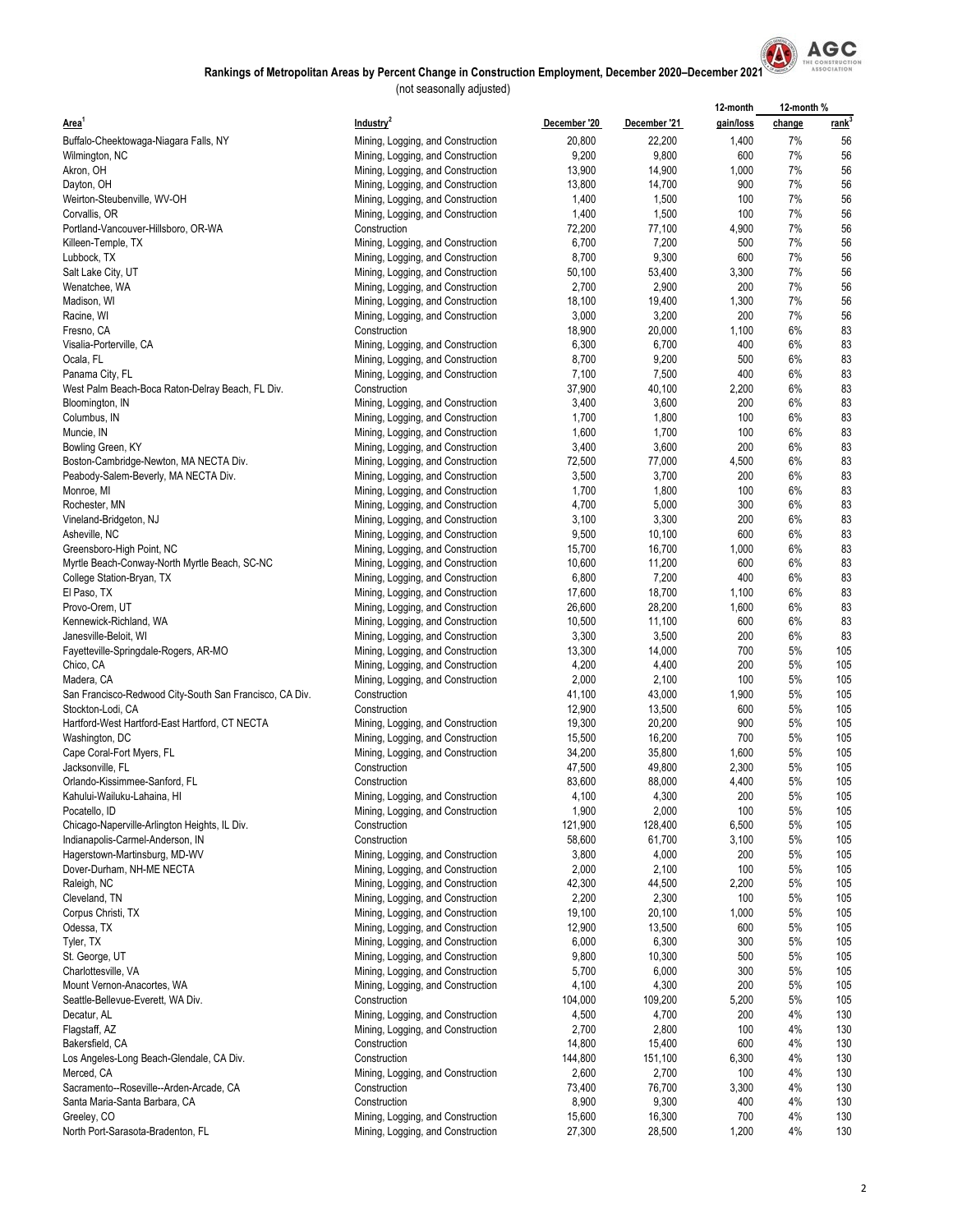

|                                                         |                                                                        |                  |                  | 12-month     | 12-month % |                   |
|---------------------------------------------------------|------------------------------------------------------------------------|------------------|------------------|--------------|------------|-------------------|
| Area <sup>1</sup>                                       | Industry <sup>2</sup>                                                  | December '20     | December '21     | gain/loss    | change     | rank <sup>3</sup> |
| Idaho Falls, ID                                         | Mining, Logging, and Construction                                      | 4,600            | 4,800            | 200          | 4%         | 130               |
| South Bend-Mishawaka, IN-MI                             | Mining, Logging, and Construction                                      | 5,100            | 5,300            | 200          | 4%         | 130               |
| Baton Rouge, LA                                         | Construction                                                           | 41,000           | 42,500           | 1,500        | 4%         | 130               |
| New Bedford, MA NECTA                                   | Mining, Logging, and Construction                                      | 2,600            | 2,700            | 100          | 4%         | 130               |
| Muskegon, MI                                            | Mining, Logging, and Construction                                      | 2,400            | 2,500            | 100          | 4%         | 130               |
| Minneapolis-St. Paul-Bloomington, MN-WI                 | Mining, Logging, and Construction                                      | 80,700           | 84,300           | 3,600        | 4%         | 130               |
| Kansas City, MO                                         | Mining, Logging, and Construction                                      | 31,200           | 32,500           | 1,300        | 4%         | 130               |
| Bergen-Hudson-Passaic, NJ                               | Mining, Logging, and Construction                                      | 28,500           | 29,500           | 1,000        | 4%         | 130               |
| Rochester, NY                                           | Construction                                                           | 21,700           | 22,500           | 800          | 4%         | 130               |
| Rocky Mount, NC                                         | Mining, Logging, and Construction<br>Construction                      | 2,500<br>4,500   | 2,600<br>4,700   | 100<br>200   | 4%<br>4%   | 130<br>130        |
| Medford, OR<br>Allentown-Bethlehem-Easton, PA-NJ        | Mining, Logging, and Construction                                      | 12,900           | 13,400           | 500          | 4%         | 130               |
| Montgomery County-Bucks County-Chester County, PA Div.  | Mining, Logging, and Construction                                      | 53,000           | 54,900           | 1,900        | 4%         | 130               |
| Providence-Warwick, RI-MA NECTA                         | Construction                                                           | 25,000           | 26,000           | 1,000        | 4%         | 130               |
| Johnson City, TN                                        | Mining, Logging, and Construction                                      | 2,500            | 2,600            | 100          | 4%         | 130               |
| Memphis, TN-MS-AR                                       | Mining, Logging, and Construction                                      | 23,700           | 24,600           | 900          | 4%         | 130               |
| Dallas-Plano-Irving, TX Div.                            | Mining, Logging, and Construction                                      | 146,000          | 151,800          | 5,800        | 4%         | 130               |
| Houston-The Woodlands-Sugar Land, TX                    | Construction                                                           | 200,900          | 209,700          | 8,800        | 4%         | 130               |
| Bellingham, WA                                          | Mining, Logging, and Construction                                      | 7,900            | 8,200            | 300          | 4%         | 130               |
| Spokane-Spokane Valley, WA                              | Mining, Logging, and Construction                                      | 15,100           | 15,700           | 600          | 4%         | 130               |
| Sheboygan, WI                                           | Mining, Logging, and Construction                                      | 2,300            | 2,400            | 100          | 4%         | 130               |
| Auburn-Opelika, AL                                      | Mining, Logging, and Construction                                      | 3,000            | 3,100            | 100          | 3%         | 160               |
| Phoenix-Mesa-Scottsdale, AZ                             | Construction                                                           | 133,500          | 137,400          | 3,900        | 3%         | 160               |
| Yuma, AZ                                                | Mining, Logging, and Construction                                      | 3,600            | 3,700            | 100          | 3%         | 160               |
| Colorado Springs, CO                                    | Mining, Logging, and Construction                                      | 18,300           | 18,900           | 600          | 3%         | 160               |
| Norwich-New London-Westerly, CT-RI NECTA                | Mining, Logging, and Construction                                      | 3,900            | 4,000            | 100          | 3%         | 160               |
| Crestview-Fort Walton Beach-Destin, FL                  | Mining, Logging, and Construction                                      | 6,800            | 7,000            | 200          | 3%         | 160               |
| Deltona-Daytona Beach-Ormond Beach, FL                  | Mining, Logging, and Construction                                      | 14,900           | 15,400           | 500          | 3%         | 160               |
| Tampa-St. Petersburg-Clearwater, FL                     | Construction                                                           | 84,400           | 86,800           | 2,400<br>900 | 3%<br>3%   | 160<br>160        |
| Urban Honolulu, HI<br>Boise City, ID                    | Mining, Logging, and Construction<br>Mining, Logging, and Construction | 26,500<br>29,200 | 27,400<br>30,000 | 800          | 3%         | 160               |
| Lafayette-West Lafayette, IN                            | Mining, Logging, and Construction                                      | 3,800            | 3,900            | 100          | 3%         | 160               |
| Lafayette, LA                                           | Construction                                                           | 9,400            | 9,700            | 300          | 3%         | 160               |
| Bangor, ME NECTA                                        | Construction                                                           | 3,200            | 3,300            | 100          | 3%         | 160               |
| Lewiston-Auburn, ME NECTA                               | Mining, Logging, and Construction                                      | 3,000            | 3,100            | 100          | 3%         | 160               |
| Grand Rapids-Wyoming, MI                                | Mining, Logging, and Construction                                      | 24,900           | 25,700           | 800          | 3%         | 160               |
| Warren-Troy-Farmington Hills, MI Div.                   | Mining, Logging, and Construction                                      | 53,600           | 55,100           | 1,500        | 3%         | 160               |
| Gulfport-Biloxi-Pascagoula, MS                          | Mining, Logging, and Construction                                      | 7,200            | 7,400            | 200          | 3%         | 160               |
| Newark, NJ-PA Div.                                      | Mining, Logging, and Construction                                      | 43,900           | 45,000           | 1,100        | 3%         | 160               |
| Burlington, NC                                          | Mining, Logging, and Construction                                      | 3,200            | 3,300            | 100          | 3%         | 160               |
| Durham-Chapel Hill, NC                                  | Mining, Logging, and Construction                                      | 9,500            | 9,800            | 300          | 3%         | 160               |
| Greenville, NC                                          | Mining, Logging, and Construction                                      | 3,100            | 3,200            | 100          | 3%         | 160               |
| Eugene, OR                                              | Construction                                                           | 7,300            | 7,500            | 200          | 3%         | 160               |
| Harrisburg-Carlisle, PA                                 | Mining, Logging, and Construction                                      | 11,900           | 12,300           | 400          | 3%<br>3%   | 160               |
| Lancaster, PA                                           | Mining, Logging, and Construction<br>Mining, Logging, and Construction | 18,400<br>10,000 | 19,000<br>10,300 | 600<br>300   | 3%         | 160<br>160        |
| Scranton--Wilkes-Barre--Hazleton, PA<br>Spartanburg, SC | Mining, Logging, and Construction                                      | 8,000            | 8,200            | 200          | 3%         | 160               |
| Clarksville, TN-KY                                      | Mining, Logging, and Construction                                      | 3,600            | 3,700            | 100          | 3%         | 160               |
| Jackson, TN                                             | Mining, Logging, and Construction                                      | 3,100            | 3,200            | 100          | 3%         | 160               |
| Brownsville-Harlingen, TX                               | Mining, Logging, and Construction                                      | 3,400            | 3,500            | 100          | 3%         | 160               |
| Laredo, TX                                              | Mining, Logging, and Construction                                      | 3,000            | 3,100            | 100          | 3%         | 160               |
| Olympia-Tumwater, WA                                    | Mining, Logging, and Construction                                      | 6,700            | 6,900            | 200          | 3%         | 160               |
| Cheyenne, WY                                            | Mining, Logging, and Construction                                      | 3,500            | 3,600            | 100          | 3%         | 160               |
| Birmingham-Hoover, AL                                   | Construction                                                           | 29,600           | 30,100           | 500          | 2%         | 192               |
| Boulder, CO                                             | Mining, Logging, and Construction                                      | 5,600            | 5,700            | 100          | 2%         | 192               |
| Palm Bay-Melbourne-Titusville, FL                       | Mining, Logging, and Construction                                      | 16,700           | 17,100           | 400          | 2%         | 192               |
| Augusta-Richmond County, GA-SC                          | Mining, Logging, and Construction                                      | 20,000           | 20,300           | 300          | 2%         | 192               |
| Coeur d'Alene, ID                                       | Construction                                                           | 6,100            | 6,200            | 100          | 2%         | 192               |
| Kansas City, KS                                         | Mining, Logging, and Construction                                      | 21,700           | 22,200           | 500          | 2%         | 192               |
| Portland-South Portland, ME NECTA                       | Mining, Logging, and Construction                                      | 10,100           | 10,300           | 200          | 2%         | 192               |
| Manchester, NH NECTA<br>Trenton, NJ                     | Mining, Logging, and Construction                                      | 5,400<br>5,100   | 5,500<br>5,200   | 100<br>100   | 2%<br>2%   | 192<br>192        |
| Fargo, ND-MN                                            | Mining, Logging, and Construction<br>Mining, Logging, and Construction | 9,100            | 9,300            | 200          | 2%         | 192               |
| Oklahoma City, OK                                       | Construction                                                           | 30,800           | 31,300           | 500          | 2%         | 192               |
| Charleston-North Charleston, SC                         | Mining, Logging, and Construction                                      | 20,700           | 21,100           | 400          | 2%         | 192               |
| Columbia, SC                                            | Mining, Logging, and Construction                                      | 17,400           | 17,700           | 300          | 2%         | 192               |
| Greenville-Anderson-Mauldin, SC                         | Mining, Logging, and Construction                                      | 19,600           | 19,900           | 300          | 2%         | 192               |
| Fort Worth-Arlington, TX Div.                           | Mining, Logging, and Construction                                      | 73,300           | 74,900           | 1,600        | 2%         | 192               |
| Longview, TX                                            | Mining, Logging, and Construction                                      | 11,400           | 11,600           | 200          | 2%         | 192               |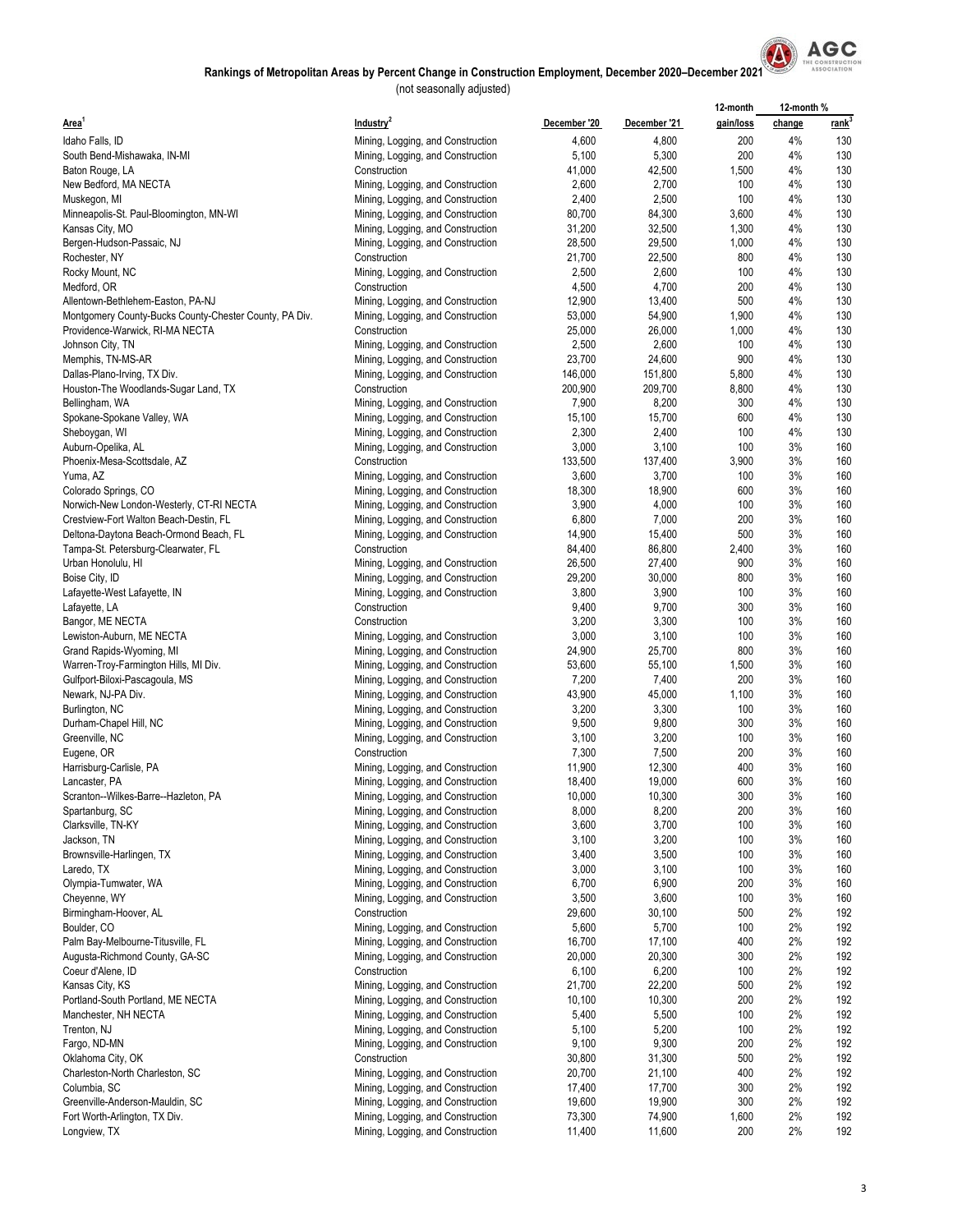

|                                                                        |                                                                        |                  |                  | 12-month     | 12-month %  |             |
|------------------------------------------------------------------------|------------------------------------------------------------------------|------------------|------------------|--------------|-------------|-------------|
| Area <sup>1</sup>                                                      | Industry <sup>2</sup>                                                  | December '20     | December '21     | gain/loss    | change      | <u>rank</u> |
| Burlington-South Burlington, VT NECTA                                  | Mining, Logging, and Construction                                      | 5,600            | 5,700            | 100          | 2%          | 192         |
| Bremerton-Silverdale, WA                                               | Mining, Logging, and Construction                                      | 5,000            | 5,100            | 100          | 2%          | 192         |
| Charleston, WV                                                         | Mining, Logging, and Construction                                      | 5,600            | 5,700            | 100          | 2%          | 192         |
| Appleton, WI                                                           | Mining, Logging, and Construction                                      | 8,900            | 9,100            | 200          | 2%          | 192         |
| Tucson, AZ                                                             | Construction                                                           | 18,500           | 18,700           | 200          | 1%          | 212<br>212  |
| Oxnard-Thousand Oaks-Ventura, CA<br>San Jose-Sunnyvale-Santa Clara, CA | Construction<br>Construction                                           | 16,700<br>51,200 | 16,800<br>51,800 | 100<br>600   | 1%<br>1%    | 212         |
| Lakeland-Winter Haven, FL                                              | Mining, Logging, and Construction                                      | 15,500           | 15,700           | 200          | 1%          | 212         |
| Miami-Miami Beach-Kendall, FL Div.                                     | Construction                                                           | 51,100           | 51,500           | 400          | 1%          | 212         |
| Naples-Immokalee-Marco Island, FL                                      | Mining, Logging, and Construction                                      | 17,800           | 18,000           | 200          | 1%          | 212         |
| Atlanta-Sandy Springs-Roswell, GA                                      | Construction                                                           | 128,100          | 129,700          | 1,600        | 1%          | 212         |
| Lake County-Kenosha County, IL-WI Div.                                 | Construction                                                           | 13,900           | 14,100           | 200          | 1%          | 212         |
| Fort Wayne, IN                                                         | Mining, Logging, and Construction                                      | 11,700           | 11,800           | 100          | 1%          | 212         |
| Lexington-Fayette, KY                                                  | Mining, Logging, and Construction                                      | 13,600           | 13,800           | 200          | 1%          | 212         |
| Louisville/Jefferson County, KY-IN                                     | Mining, Logging, and Construction                                      | 28,000           | 28,300           | 300          | 1%          | 212         |
| Barnstable Town, MA NECTA<br>Jackson, MS                               | Mining, Logging, and Construction<br>Construction                      | 7,100<br>10,700  | 7,200<br>10,800  | 100<br>100   | 1%<br>1%    | 212<br>212  |
| Lincoln, NE                                                            | Mining, Logging, and Construction                                      | 9,600            | 9,700            | 100          | 1%          | 212         |
| Charlotte-Concord-Gastonia, NC-SC                                      | Mining, Logging, and Construction                                      | 68,700           | 69,100           | 400          | 1%          | 212         |
| Columbus, OH                                                           | Mining, Logging, and Construction                                      | 45,000           | 45,500           | 500          | 1%          | 212         |
| Youngstown-Warren-Boardman, OH-PA                                      | Mining, Logging, and Construction                                      | 8,800            | 8,900            | 100          | 1%          | 212         |
| Reading, PA                                                            | Mining, Logging, and Construction                                      | 7,700            | 7,800            | 100          | 1%          | 212         |
| Albany-Schenectady-Troy, NY                                            | Mining, Logging, and Construction                                      | 20,200           | 20,300           | 100          | 1%          | 230         |
| Omaha-Council Bluffs, NE-IA                                            | Mining, Logging, and Construction                                      | 31,000           | 31,100           | 100          | 0.3%        | 231         |
| Huntsville, AL                                                         | Mining, Logging, and Construction                                      | 10,000           | 10,000           | 0            | 0%          | 232         |
| Montgomery, AL                                                         | Mining, Logging, and Construction                                      | 6,500            | 6,500            | 0            | $0\%$       | 232         |
| Fort Smith, AR-OK                                                      | Mining, Logging, and Construction                                      | 5,600            | 5,600            | 0<br>0       | $0\%$<br>0% | 232<br>232  |
| Anaheim-Santa Ana-Irvine, CA Div.<br>El Centro, CA                     | Construction<br>Mining, Logging, and Construction                      | 102,600<br>1,700 | 102,600<br>1,700 | 0            | $0\%$       | 232         |
| Hanford-Corcoran, CA                                                   | Mining, Logging, and Construction                                      | 1,000            | 1,000            | 0            | $0\%$       | 232         |
| Santa Cruz-Watsonville, CA                                             | Mining, Logging, and Construction                                      | 4,500            | 4,500            | 0            | $0\%$       | 232         |
| Fort Collins, CO                                                       | Mining, Logging, and Construction                                      | 11,600           | 11,600           | $\mathbf{0}$ | 0%          | 232         |
| Salisbury, MD-DE                                                       | Mining, Logging, and Construction                                      | 9,300            | 9,300            | 0            | $0\%$       | 232         |
| Champaign-Urbana, IL                                                   | Mining, Logging, and Construction                                      | 3,700            | 3,700            | 0            | $0\%$       | 232         |
| Danville, IL                                                           | Mining, Logging, and Construction                                      | 600              | 600              | 0            | $0\%$       | 232         |
| Kankakee, IL                                                           | Mining, Logging, and Construction                                      | 1,300            | 1,300            | 0            | $0\%$       | 232         |
| Michigan City-La Porte, IN                                             | Mining, Logging, and Construction                                      | 1,900<br>8,300   | 1,900<br>8,300   | 0<br>0       | 0%<br>$0\%$ | 232<br>232  |
| Cedar Rapids, IA<br>Des Moines-West Des Moines, IA                     | Mining, Logging, and Construction<br>Mining, Logging, and Construction | 21,100           | 21,100           | 0            | $0\%$       | 232         |
| Wichita, KS                                                            | Mining, Logging, and Construction                                      | 16,800           | 16,800           | 0            | $0\%$       | 232         |
| Elizabethtown-Fort Knox, KY                                            | Mining, Logging, and Construction                                      | 1,900            | 1,900            | 0            | 0%          | 232         |
| Owensboro, KY                                                          | Mining, Logging, and Construction                                      | 2,100            | 2,100            | 0            | $0\%$       | 232         |
| Houma-Thibodaux, LA                                                    | Construction                                                           | 4,300            | 4,300            | 0            | $0\%$       | 232         |
| Lynn-Saugus-Marblehead, MA NECTA Div.                                  | Mining, Logging, and Construction                                      | 1,900            | 1,900            | 0            | $0\%$       | 232         |
| Pittsfield, MA NECTA                                                   | Mining, Logging, and Construction                                      | 2,000            | 2,000            | 0            | $0\%$       | 232         |
| Bay City, MI                                                           | Mining, Logging, and Construction                                      | 1,400            | 1,400            | 0            | 0%          | 232         |
| Jackson, MI<br>Niles-Benton Harbor, MI                                 | Mining, Logging, and Construction<br>Mining, Logging, and Construction | 2,100<br>2,300   | 2,100<br>2,300   | 0<br>0       | 0%<br>0%    | 232<br>232  |
| Saginaw, MI                                                            | Mining, Logging, and Construction                                      | 3,000            | 3,000            | 0            | 0%          | 232         |
| Nashua, NH-MA NECTA Div.                                               | Mining, Logging, and Construction                                      | 5,700            | 5,700            | 0            | 0%          | 232         |
| Las Cruces, NM                                                         | Mining, Logging, and Construction                                      | 3,500            | 3,500            | 0            | 0%          | 232         |
| Dutchess County-Putnam County, NY Div.                                 | Mining, Logging, and Construction                                      | 8,000            | 8,000            | 0            | 0%          | 232         |
| Glens Falls, NY                                                        | Mining, Logging, and Construction                                      | 2,500            | 2,500            | 0            | 0%          | 232         |
| Ithaca, NY                                                             | Mining, Logging, and Construction                                      | 1,200            | 1,200            | 0            | 0%          | 232         |
| Kingston, NY                                                           | Mining, Logging, and Construction                                      | 2,700            | 2,700            | 0            | 0%          | 232         |
| Winston-Salem, NC                                                      | Mining, Logging, and Construction                                      | 11,900           | 11,900           | 0            | 0%          | 232         |
| Lima, OH                                                               | Mining, Logging, and Construction                                      | 2,100            | 2,100            | 0            | 0%          | 232         |
| Mansfield, OH                                                          | Mining, Logging, and Construction                                      | 2,000            | 2,000            | 0            | 0%          | 232         |
| Albany, OR                                                             | Construction                                                           | 2,900            | 2,900            | 0            | 0%          | 232         |
| Chambersburg-Waynesboro, PA                                            | Mining, Logging, and Construction                                      | 2,500            | 2,500            | 0            | 0%          | 232         |
| East Stroudsburg, PA                                                   | Mining, Logging, and Construction                                      | 1,800            | 1,800            | 0            | 0%          | 232         |
| Gettysburg, PA<br>Johnstown, PA                                        | Mining, Logging, and Construction<br>Mining, Logging, and Construction | 1,800<br>1,600   | 1,800<br>1,600   | 0<br>0       | 0%<br>0%    | 232<br>232  |
| McAllen-Edinburg-Mission, TX                                           | Mining, Logging, and Construction                                      | 7,300            | 7,300            | 0            | 0%          | 232         |
| San Angelo, TX                                                         | Mining, Logging, and Construction                                      | 3,200            | 3,200            | 0            | 0%          | 232         |
| Sherman-Denison, TX                                                    | Mining, Logging, and Construction                                      | 3,000            | 3,000            | 0            | 0%          | 232         |
| Texarkana, TX-AR                                                       | Mining, Logging, and Construction                                      | 3,000            | 3,000            | 0            | 0%          | 232         |
| Logan, UT-ID                                                           | Mining, Logging, and Construction                                      | 3,500            | 3,500            | 0            | 0%          | 232         |
| Ogden-Clearfield, UT                                                   | Mining, Logging, and Construction                                      | 22,000           | 22,000           | 0            | 0%          | 232         |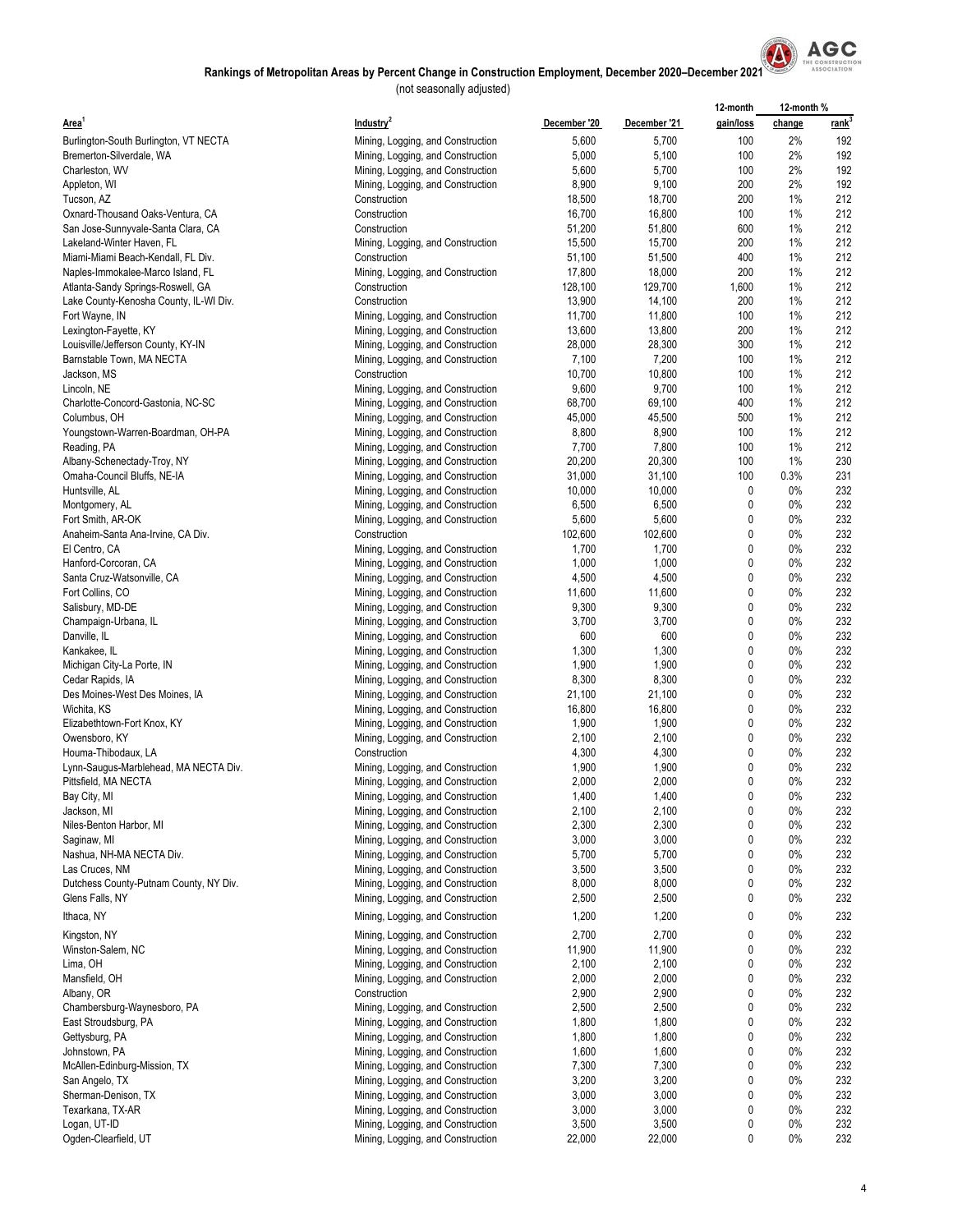

|                                                       |                                   |              |              | 12-month     | 12-month% |             |  |
|-------------------------------------------------------|-----------------------------------|--------------|--------------|--------------|-----------|-------------|--|
| Area <sup>1</sup>                                     | Industry <sup>2</sup>             | December '20 | December '21 | gain/loss    | change    | <u>rank</u> |  |
| Roanoke, VA                                           | Mining, Logging, and Construction | 8,800        | 8,800        | 0            | $0\%$     | 232         |  |
| Longview, WA                                          | Mining, Logging, and Construction | 3,500        | 3,500        | 0            | 0%        | 232         |  |
| Yakima, WA                                            | Mining, Logging, and Construction | 4,100        | 4,100        | 0            | $0\%$     | 232         |  |
| Eau Claire, WI                                        | Mining, Logging, and Construction | 3,400        | 3,400        | $\mathbf{0}$ | 0%        | 232         |  |
| La Crosse-Onalaska, WI-MN                             | Mining, Logging, and Construction | 3,000        | 3,000        | 0            | $0\%$     | 232         |  |
| Wausau, WI                                            | Mining, Logging, and Construction | 2,400        | 2,400        | 0            | $0\%$     | 232         |  |
| Northern Virginia, VA                                 | Mining, Logging, and Construction | 82,300       | 82,200       | $-100$       | $-0.1%$   | 283         |  |
| Nashville-Davidson--Murfreesboro--Franklin, TN        | Mining, Logging, and Construction | 49,700       | 49,600       | $-100$       | $-0.2%$   | 284         |  |
| Las Vegas-Henderson-Paradise, NV                      | Construction                      | 63,500       | 63,300       | $-200$       | $-0.3%$   | 285         |  |
| Denver-Aurora-Lakewood, CO                            | Mining, Logging, and Construction | 109,200      | 108,700      | -500         | $-0.5%$   | 286         |  |
| Oakland-Hayward-Berkeley, CA Div.                     | Construction                      | 72,500       | 71,500       | $-1,000$     | $-1%$     | 287         |  |
| Savannah, GA                                          | Mining, Logging, and Construction | 8,700        | 8,600        | $-100$       | $-1%$     | 287         |  |
| Shreveport-Bossier City, LA                           | Construction                      | 7,300        | 7,200        | $-100$       | $-1%$     | 287         |  |
| Austin-Round Rock, TX                                 | Mining, Logging, and Construction | 71,200       | 70,600       | -600         | $-1%$     | 287         |  |
| San Antonio-New Braunfels, TX                         | Construction                      | 55,500       | 54,700       | $-800$       | $-1%$     | 287         |  |
| Richmond, VA                                          | Mining, Logging, and Construction | 40,100       | 39,800       | $-300$       | $-1%$     | 287         |  |
| Little Rock-North Little Rock-Conway, AR              | Mining, Logging, and Construction | 17,500       | 17,100       | $-400$       | $-2%$     | 293         |  |
| San Diego-Carlsbad, CA                                | Construction                      | 87,800       | 86,200       | $-1,600$     | $-2%$     | 293         |  |
| Elgin, IL Div.                                        | Construction                      | 12,900       | 12,700       | -200         | $-2%$     | 293         |  |
| Lawrence-Methuen Town-Salem, MA-NH NECTA Div.         | Mining, Logging, and Construction | 4,200        | 4,100        | $-100$       | $-2%$     | 293         |  |
| Springfield, MO                                       |                                   | 9,800        | 9,600        | $-200$       | $-2%$     | 293         |  |
|                                                       | Mining, Logging, and Construction |              |              | $-200$       |           | 293         |  |
| Chattanooga, TN-GA                                    | Mining, Logging, and Construction | 11,300       | 11,100       |              | $-2%$     |             |  |
| Abilene, TX                                           | Mining, Logging, and Construction | 4,300        | 4,200        | $-100$       | $-2%$     | 293         |  |
| Riverside-San Bernardino-Ontario, CA                  | Construction                      | 109,500      | 106,300      | $-3,200$     | $-3%$     | 300         |  |
| Peoria, IL                                            | Mining, Logging, and Construction | 7,600        | 7,400        | $-200$       | $-3%$     | 300         |  |
| Springfield, IL                                       | Mining, Logging, and Construction | 3,400        | 3,300        | $-100$       | $-3%$     | 300         |  |
| Terre Haute, IN                                       | Mining, Logging, and Construction | 3,600        | 3,500        | $-100$       | $-3%$     | 300         |  |
| Taunton-Middleborough-Norton, MA NECTA Div.           | Mining, Logging, and Construction | 3,800        | 3,700        | $-100$       | $-3%$     | 300         |  |
| Kalamazoo-Portage, MI                                 | Mining, Logging, and Construction | 6,800        | 6,600        | $-200$       | $-3%$     | 300         |  |
| Middlesex-Monmouth-Ocean, NJ                          | Mining, Logging, and Construction | 41,100       | 40,000       | $-1,100$     | $-3%$     | 300         |  |
| Binghamton, NY                                        | Mining, Logging, and Construction | 3,900        | 3,800        | $-100$       | $-3%$     | 300         |  |
| Utica-Rome, NY                                        | Mining, Logging, and Construction | 3,400        | 3,300        | $-100$       | $-3%$     | 300         |  |
| New York City, NY                                     | Mining, Logging, and Construction | 139,800      | 135,600      | $-4,200$     | $-3%$     | 300         |  |
| Erie, PA                                              | Mining, Logging, and Construction | 4,000        | 3,900        | $-100$       | $-3%$     | 300         |  |
| Amarillo, TX                                          | Mining, Logging, and Construction | 7,800        | 7,600        | $-200$       | $-3%$     | 300         |  |
| Victoria, TX                                          | Mining, Logging, and Construction | 3,200        | 3,100        | $-100$       | $-3%$     | 300         |  |
| Lynchburg, VA                                         | Mining, Logging, and Construction | 6,000        | 5,800        | $-200$       | $-3%$     | 300         |  |
| Virginia Beach-Norfolk-Newport News, VA-NC            | Mining, Logging, and Construction | 40,100       | 38,900       | $-1,200$     | $-3%$     | 300         |  |
| Dothan, AL                                            | Mining, Logging, and Construction | 2,700        | 2,600        | $-100$       | $-4%$     | 315         |  |
| Reno, NV                                              | Construction                      | 17,600       | 16,900       | $-700$       | $-4%$     | 315         |  |
| Bend-Redmond, OR                                      | Mining, Logging, and Construction | 7,400        | 7,100        | $-300$       | $-4%$     | 315         |  |
| Rapid City, SD                                        | Mining, Logging, and Construction | 5,100        | 4,900        | $-200$       | $-4%$     | 315         |  |
| Kingsport-Bristol-Bristol, TN-VA                      | Mining, Logging, and Construction | 5,400        | 5,200        | $-200$       | $-4%$     | 315         |  |
| Casper, WY                                            | Construction                      | 2,800        | 2,700        | $-100$       | $-4%$     | 315         |  |
| Fairbanks, AK                                         | Construction                      | 2,200        | 2,100        | $-100$       | $-5%$     | 321         |  |
| Topeka, KS                                            | Mining, Logging, and Construction | 5,500        | 5,200        | $-300$       | -5%       | 321         |  |
| New Orleans-Metairie, LA                              | Construction                      | 26,100       | 24,700       | $-1,400$     | $-5%$     | 321         |  |
| Baltimore-Columbia-Towson, MD                         | Mining, Logging, and Construction | 81,100       | 77,300       | $-3,800$     | $-5%$     | 321         |  |
| Detroit-Dearborn-Livonia, MI Div.                     | Mining, Logging, and Construction | 21,000       | 19,900       | $-1,100$     | $-5%$     | 321         |  |
| Duluth, MN-WI                                         | Mining, Logging, and Construction | 9,100        | 8,600        | $-500$       | -5%       | 321         |  |
| Delaware County, PA                                   | Mining, Logging, and Construction | 12,000       | 11,400       | $-600$       | -5%       | 321         |  |
| Knoxville, TN                                         | Mining, Logging, and Construction | 18,100       | 17,200       | -900         | -5%       | 321         |  |
| Tacoma-Lakewood, WA Div.                              | Construction                      | 25,800       | 24,400       | $-1,400$     | $-5%$     | 321         |  |
| Green Bay, WI                                         | Mining, Logging, and Construction | 8,300        | 7,900        | -400         | $-5%$     | 321         |  |
| Mobile, AL                                            | Mining, Logging, and Construction | 11,600       | 10,900       | -700         | -6%       | 331         |  |
| Grand Junction, CO                                    | Mining, Logging, and Construction | 5,400        | 5,100        | $-300$       | -6%       | 331         |  |
| Haverhill-Newburyport-Amesbury Town, MA-NH NECTA Div. | Mining, Logging, and Construction | 5,100        | 4,800        | $-300$       | $-6%$     | 331         |  |
| Battle Creek, MI                                      | Mining, Logging, and Construction | 1,800        | 1,700        | $-100$       | -6%       | 331         |  |
| Syracuse, NY                                          | Mining, Logging, and Construction | 12,700       | 12,000       | -700         | -6%       | 331         |  |
| Morristown, TN                                        | Mining, Logging, and Construction | 1,800        | 1,700        | $-100$       | -6%       | 331         |  |
| Tuscaloosa, AL                                        | Mining, Logging, and Construction | 6,800        | 6,300        | -500         | -7%       | 337         |  |
| Santa Fe, NM                                          | Mining, Logging, and Construction | 3,000        | 2,800        | $-200$       | $-7%$     | 337         |  |
| Elmira, NY                                            | Mining, Logging, and Construction | 1,400        | 1,300        | $-100$       | $-7%$     | 337         |  |
| Nassau County-Suffolk County, NY Div.                 | Mining, Logging, and Construction | 76,600       | 70,900       | $-5,700$     | $-7%$     | 337         |  |
| Orange-Rockland-Westchester, NY                       | Mining, Logging, and Construction | 43,100       | 39,900       | $-3,200$     | $-7%$     | 337         |  |
| Lawton, OK                                            | Mining, Logging, and Construction | 1,500        | 1,400        | $-100$       | $-7%$     | 337         |  |
| Philadelphia City, PA                                 | Mining, Logging, and Construction | 11,400       | 10,600       | -800         | $-7%$     | 337         |  |
| Wichita Falls, TX                                     | Mining, Logging, and Construction | 2,800        | 2,600        | $-200$       | -7%       | 337         |  |
| Gadsden, AL                                           | Mining, Logging, and Construction | 1,100        | 1,000        | $-100$       | -9%       | 345         |  |
|                                                       |                                   |              |              |              |           |             |  |